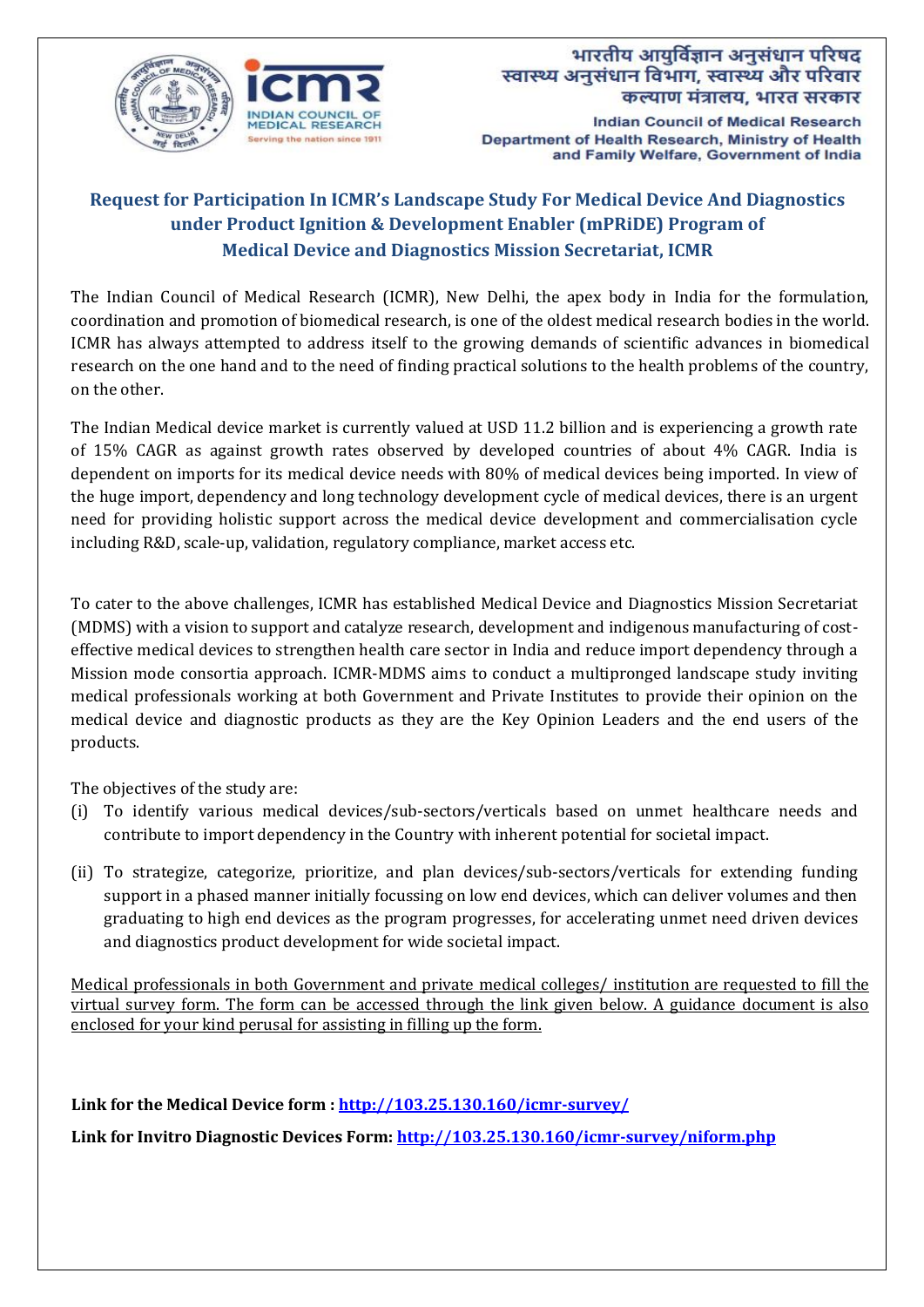# **Date of Submission:**

| <b>Start Date:</b> | $3rd$ Feb' 2022  | <b>Time: 09:00 AM</b>           |  |
|--------------------|------------------|---------------------------------|--|
| <b>End Date:</b>   | $25th$ Feb'20202 | <b>Time:</b> $05:00 \text{ PM}$ |  |

### **In case of any query you may contact the following officials:**

**Dr. Suchita Markan,** 

Scientist 'E' Medical Device and Diagnostics Mission Secretariat (MDMS) Ansari Nagar, ICMR, New Delhi- 110029 Email: [suchita.markan@icmr.gov.in,](mailto:suchita.markan@icmr.gov.in)  [icmrmdmsoffice@gmail.com,](mailto:icmrmdmsoffice@gmail.com)  div.itr.icmr@gmail.com Telephone No.: +91-11-26588895 Ext-337

*\*\*\*\*\*\*\*\*\*\*\*\*\*\*\*\*\*\*\*\*\**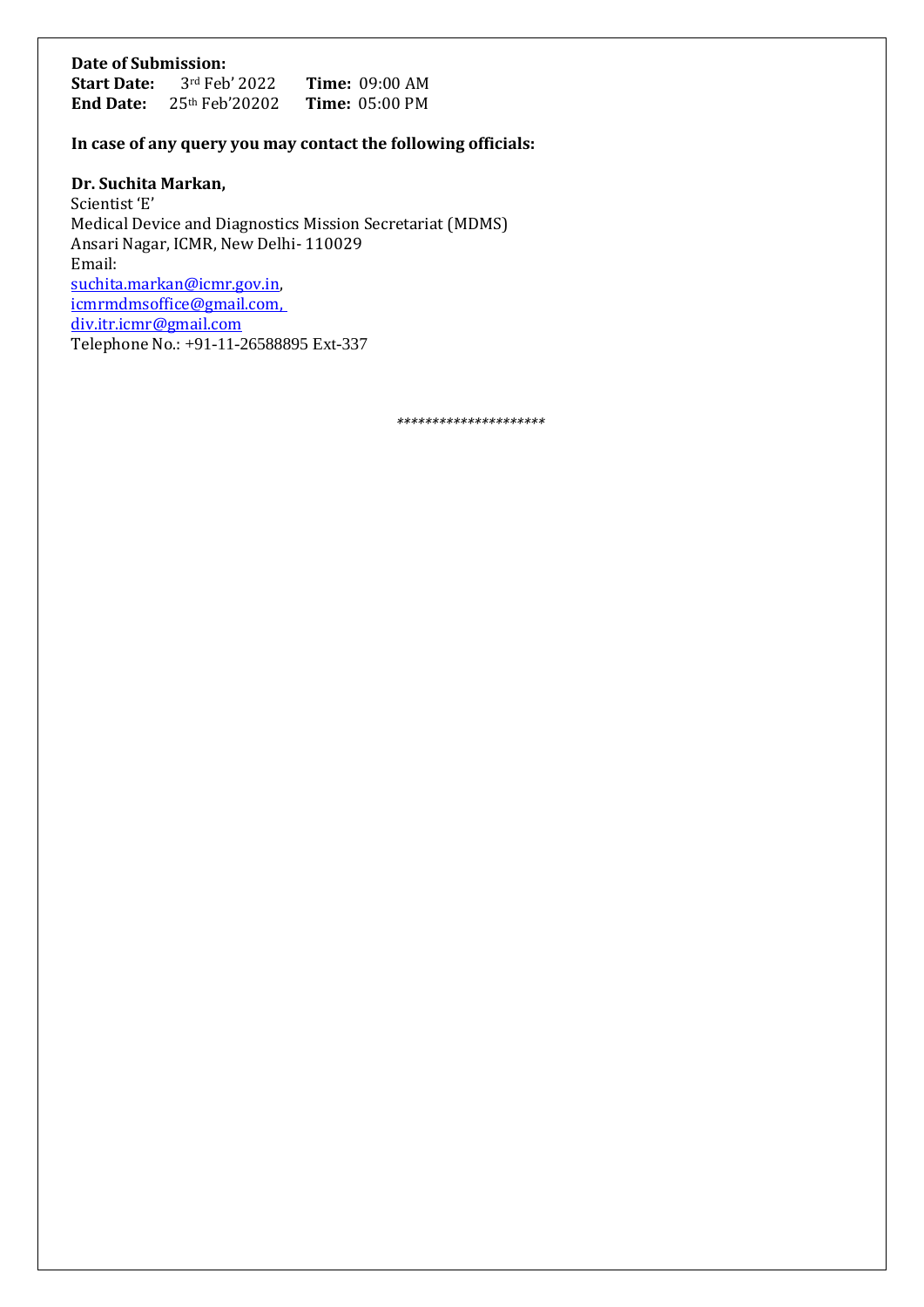## **GUIDANCE DOCUMENT**

#### **1. Click on below mentioned link:**

<http://103.25.130.160/icmr-survey/>

### **2. After Click on link below form will open on your computer screen**

|                           |                                                                                                                                                                            |                    |                                               | <b>Need Identification Form (Medical Devices)</b>                                                           |                                                      |                                                      |                                                      |  |
|---------------------------|----------------------------------------------------------------------------------------------------------------------------------------------------------------------------|--------------------|-----------------------------------------------|-------------------------------------------------------------------------------------------------------------|------------------------------------------------------|------------------------------------------------------|------------------------------------------------------|--|
|                           | Name of the Doctor:"                                                                                                                                                       |                    |                                               | Name of the Department:*                                                                                    |                                                      |                                                      |                                                      |  |
| Name of the Doctor<br>Dr. |                                                                                                                                                                            |                    |                                               | Name of the Department                                                                                      |                                                      |                                                      |                                                      |  |
| Email:                    |                                                                                                                                                                            |                    |                                               | Contact No.:                                                                                                |                                                      |                                                      |                                                      |  |
| Email                     |                                                                                                                                                                            |                    |                                               | Contact No.                                                                                                 |                                                      |                                                      |                                                      |  |
| Sector:"                  |                                                                                                                                                                            |                    |                                               | Select Organization Type:*                                                                                  |                                                      |                                                      |                                                      |  |
|                           | ○ Government ○ Private                                                                                                                                                     |                    |                                               | Select Organization Type                                                                                    |                                                      |                                                      |                                                      |  |
|                           | Name of the Organization:*                                                                                                                                                 |                    |                                               |                                                                                                             |                                                      |                                                      |                                                      |  |
|                           | Name of the Organization                                                                                                                                                   |                    |                                               |                                                                                                             |                                                      |                                                      |                                                      |  |
|                           | Please mention 5-10 Medical Devices that are critically required by your organization as they are not available easily                                                     |                    |                                               |                                                                                                             |                                                      |                                                      |                                                      |  |
| SI.<br>No.                | Name of the Medical Device*                                                                                                                                                | <b>Application</b> | Cost per<br>Medical<br><b>Device</b><br>(INR) | Volume (in<br>numbers) of<br><b>Medical Devices</b><br>required by your<br><b>Organization per</b><br>month | CDSCO risk-<br>based<br>Classification<br>(Optional) | <b>Reasons for facing access barriers</b>            |                                                      |  |
|                           |                                                                                                                                                                            | Area(s)            |                                               |                                                                                                             |                                                      | Affordability*<br>(Please score in<br>the scale 1-3) | Accessibility*<br>(Please score in<br>the scale 1-3) |  |
| 1.                        | <b>Select Medical Device</b><br>$\mathbf{v}$                                                                                                                               |                    |                                               |                                                                                                             |                                                      | $\checkmark$                                         | $\checkmark$                                         |  |
|                           |                                                                                                                                                                            |                    |                                               |                                                                                                             |                                                      |                                                      |                                                      |  |
| 2.                        | $\mathbf{v}$<br><b>Select Medical Device</b>                                                                                                                               |                    |                                               |                                                                                                             |                                                      | $\checkmark$                                         | $\checkmark$                                         |  |
| 3.                        | <b>Select Medical Device</b>                                                                                                                                               |                    |                                               |                                                                                                             |                                                      |                                                      |                                                      |  |
|                           |                                                                                                                                                                            |                    |                                               |                                                                                                             |                                                      |                                                      |                                                      |  |
| 4,                        | <b>Select Medical Device</b><br>$\mathbf{v}$                                                                                                                               |                    |                                               |                                                                                                             |                                                      | $\checkmark$                                         | $\checkmark$                                         |  |
| 5.                        | $\;$<br><b>Select Medical Device</b>                                                                                                                                       |                    |                                               |                                                                                                             |                                                      | $\checkmark$                                         | $\checkmark$                                         |  |
| 6.                        | <b>Select Medical Device</b><br>$\psi$                                                                                                                                     |                    |                                               |                                                                                                             |                                                      | $\checkmark$                                         |                                                      |  |
| 7.                        |                                                                                                                                                                            |                    |                                               |                                                                                                             |                                                      |                                                      |                                                      |  |
|                           | <b>Select Medical Device</b><br>$\overline{\phantom{a}}$                                                                                                                   |                    |                                               |                                                                                                             |                                                      | $\checkmark$                                         | $\checkmark$                                         |  |
| 8.                        | <b>Select Medical Device</b><br>$\;$                                                                                                                                       |                    |                                               |                                                                                                             |                                                      |                                                      | $\checkmark$                                         |  |
| 9.                        | <b>Select Medical Device</b><br>$\mathbf{v}$                                                                                                                               |                    |                                               |                                                                                                             |                                                      | $\ddot{\phantom{0}}$                                 | $\ddot{}$                                            |  |
| 10.                       | <b>Select Medical Device</b><br>$\overline{\phantom{a}}$                                                                                                                   |                    |                                               |                                                                                                             |                                                      | $\checkmark$                                         | $\checkmark$                                         |  |
|                           |                                                                                                                                                                            |                    |                                               |                                                                                                             |                                                      |                                                      |                                                      |  |
|                           |                                                                                                                                                                            |                    |                                               | Submit                                                                                                      |                                                      |                                                      |                                                      |  |
|                           |                                                                                                                                                                            |                    |                                               |                                                                                                             |                                                      |                                                      |                                                      |  |
|                           | * In case you don't find the Medical Device of your interest, please select option "Any other" from the drop-down menu under the column "Name of the Medical Device". This |                    |                                               |                                                                                                             |                                                      |                                                      |                                                      |  |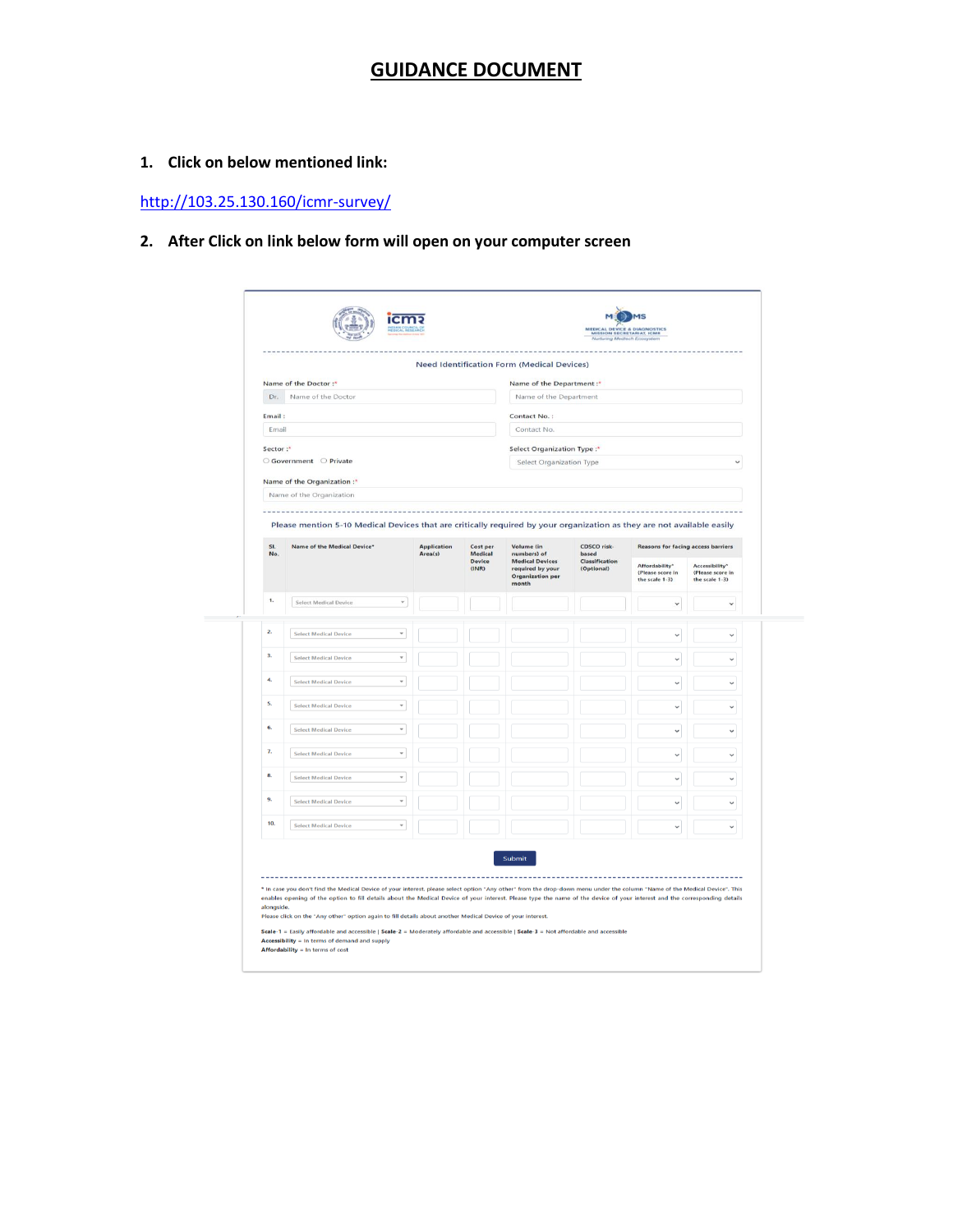### **GUIDANCE DOCUMENT**

#### **3. FILLING UP THE FORM**